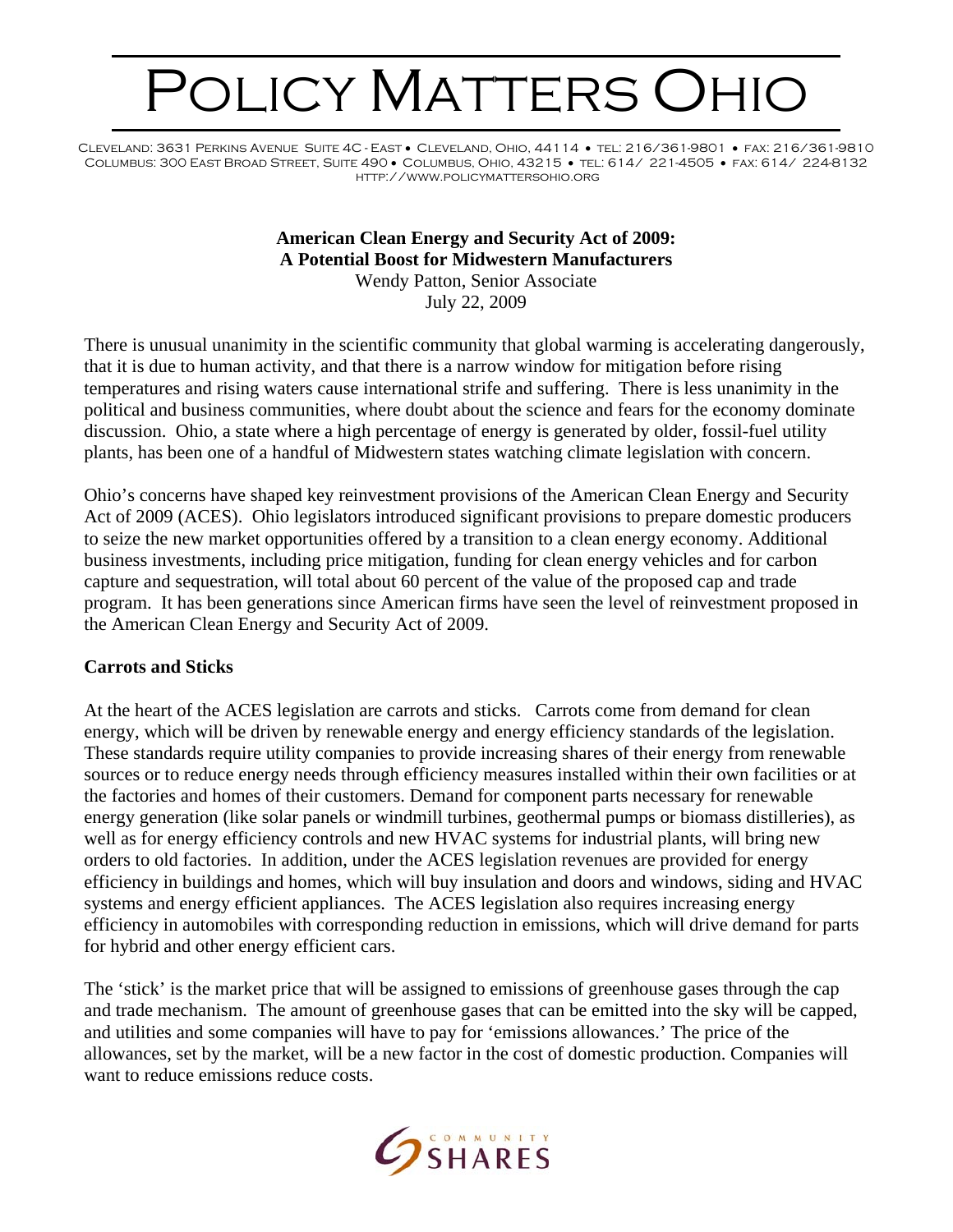## **Carrots: Fast Growing Clean Energy Opportunities**

Even without mandates, clean energy production has been one of the nation's fastest growing sectors. In Ohio, according to the Pew Charitable Trust, clean energy sectors grew at seven percent over the past decade while all employment fell by two percent.<sup>[1](#page-1-0)</sup> The presence of cap and trade systems in Europe, in the northeast states of the United States (Regional Greenhouse Gas Initiative, or RGGI), through the Chicago Climate Exchange, and under development among the Western States Consortium, is already driving domestic demand. A national mandate across the vast American market presents an unparalleled business opportunity. The danger, of course, is that the production will happen abroad instead of in America.

Legislation introduced into the Senate by Ohio Senator Sherrod Brown and carried into the ACES legislation by Ohio Representatives John Boccieri and Zach Space will help anchor production in America. Aimed at small- and medium-sized firms with less than 500 in employment, the 'Investments for Manufacturing Progress and Clean Technology ' (IMPACT) legislation would provide \$30 billion dollars over 2010 and 2011 to allow domestic companies to prepare for the transition to a clean energy economy. Ohio could be one of the largest recipients of IMPACT funds with up to a billion dollars for economic development purposes over the two years of the proposed loan program.

## **Sticks: Cushioning the Blow**

 $\overline{a}$ 

The second key provision of the ACES bill is a system of cap and trade that limits the amount of pollution that can be emitted into the air (the cap) and assigns a price to polluting through an auction of 'allowances' (the trade). This is the 'stick.' However, the ACES bill contains provisions to soften the blow. According to the Wall Street Journal, 60 percent of the value of the allowances is targeted to investment or price mitigation for industry.<sup>2</sup>

- Initially, 15 percent of allowances will be provided free to energy-intensive, trade impacted industries (for example, iron and steel, paper, glass, chemicals, cement) to prevent a loss of jobs and downstream price shock to the customers.
- During the transitional early years of the program, 43.75 percent of emissions allowances will be provided to utilities to mitigate price impact to customers. This value is spread across residential, commercial and industrial customers in accordance to their share of customer base: industrial users comprise thirty-seven percent of utility customer base.

Through these two mechanisms alone almost a third of the value of the carbon cap and trade program is directed toward mitigating the cost impact on industry during the transition to a clean energy economy. This is in addition to the funds to be provided through the IMPACT legislation. Taken together, climate legislation comprises a huge program of support and reinvestment aid directed toward the nation's industrial base, of which Ohio hosts the third largest industrial region.

There are other elements of the ACES bill designed to make the American manufacturing base more competitive. For example, the legislation would invest \$190 billion in new clean energy technologies

<sup>2</sup> Greg Hitt and Stephen Power, "House Passes Climate Bill," *Wall Street Journal*, June 28, 2009



<span id="page-1-0"></span><sup>1</sup> Pew Charitable Trust, *The Clean Energy Economy*, June 2009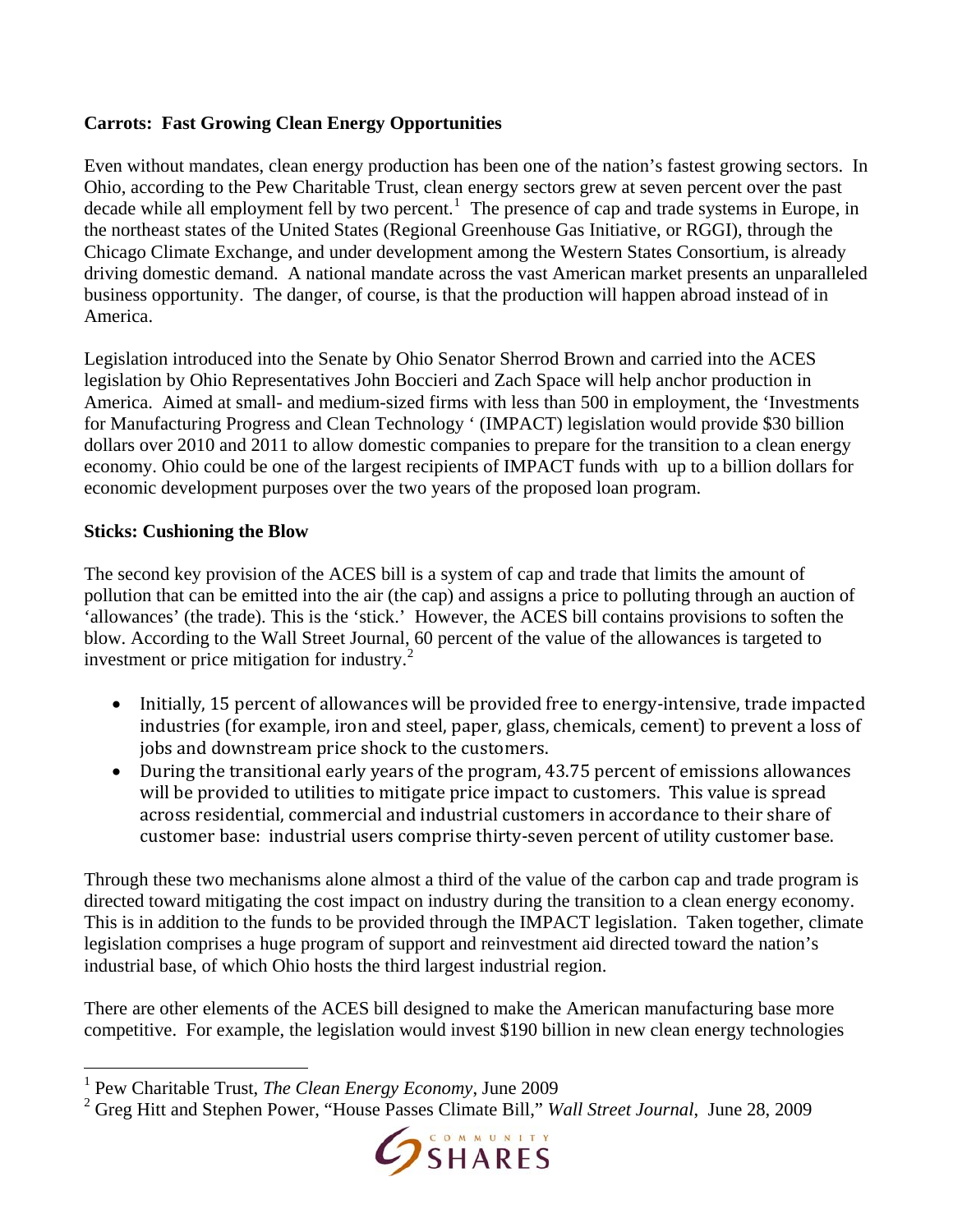and energy efficiency, including energy efficiency and renewable energy (\$90 billion in new investments by 2025), carbon capture and sequestration (\$60 billion), electric and other advanced technology vehicles (\$20 billion), and basic scientific research and development (\$20 billion). Other competiveness programs include:

- Coal: The ACES legislation establishes a national strategy to support Carbon Capture and Sequestration (CSS). It requires the development of standards for geologic sequestration, establishes a CCS demonstration and early deployment program and authorizes fossil-based electricity distribution utilities to hold a referendum on the establishment of a Carbon Storage Research Corporation. It establishes a program to award grants, contracts, and financial assistance to eligible entities to accelerate commercial availability and CO2 capture and storage technologies. It provides the value of 1.75 percent of auction proceeds through 2017 and 5 percent thereafter in Carbon Capture and Sequestration.
- Automotive: ACES establishes the Vehicle Manufacturing Assistance Program. It provides financial assistance to auto manufacturers to be used for retooling and purchasing domestic vehicle batteries. Preference for financial assistance is given to manufacturers who are located in local markets that have the greatest need for the facility. It provides for distribution of emission allowances to manufacturers to help them retool and deploy advanced technology vehicles. It increases the EISA Advanced Technology Vehicle Manufacturing Incentive Loan authorization to \$50 billion. These activities are supported through auction proceeds of 3 percent through 2017 and 1 percent thereafter.
- Economic development: ACES utilizes 1 percent of emission allowances to create eight "Energy" Innovation Hubs" comprised of non-profit research, university and venture capital consortia, to encourage and finance innovative research toward commercialization. It provides \$20 million to create a Clean Technology Business Competition Grant Program to provide green business startup grants and incentives, training, and mentorship to entrepreneurs. It lays out a plan to promote innovation and leverage private resources to export US clean energy technologies, including CCS, renewable energy, electric transmission upgrades, and zero-emissions technologies. Thanks to Ohio Representative Marcy Kaptur, it establishes a new federal lending authority in the Midwest to support renewable energy development in the region.
- Energy efficiency: ACES provides for investments in renewable energy and energy efficiency through SEED accounts at the States: 9.5 percent of auction proceeds through 2015, decreasing to 1 percent in 2025, increasing to 4.5 percent through 2050. It funds the 'Building Retrofit Program' to upgrade public housing and other facilities with .05 percent of emissions allowances through 2017, 0.03 percent thereafter.
- International trade: Companies who sell into international markets will be eligible for export rebates if the cost of carbon boosts the cost of domestic production over international market prices. By the time the cap and trade program is fully phased in, border adjustments will be placed on products of countries that do not regulate their own pollution unless Congress provides authorization to the President to withhold such adjustments.